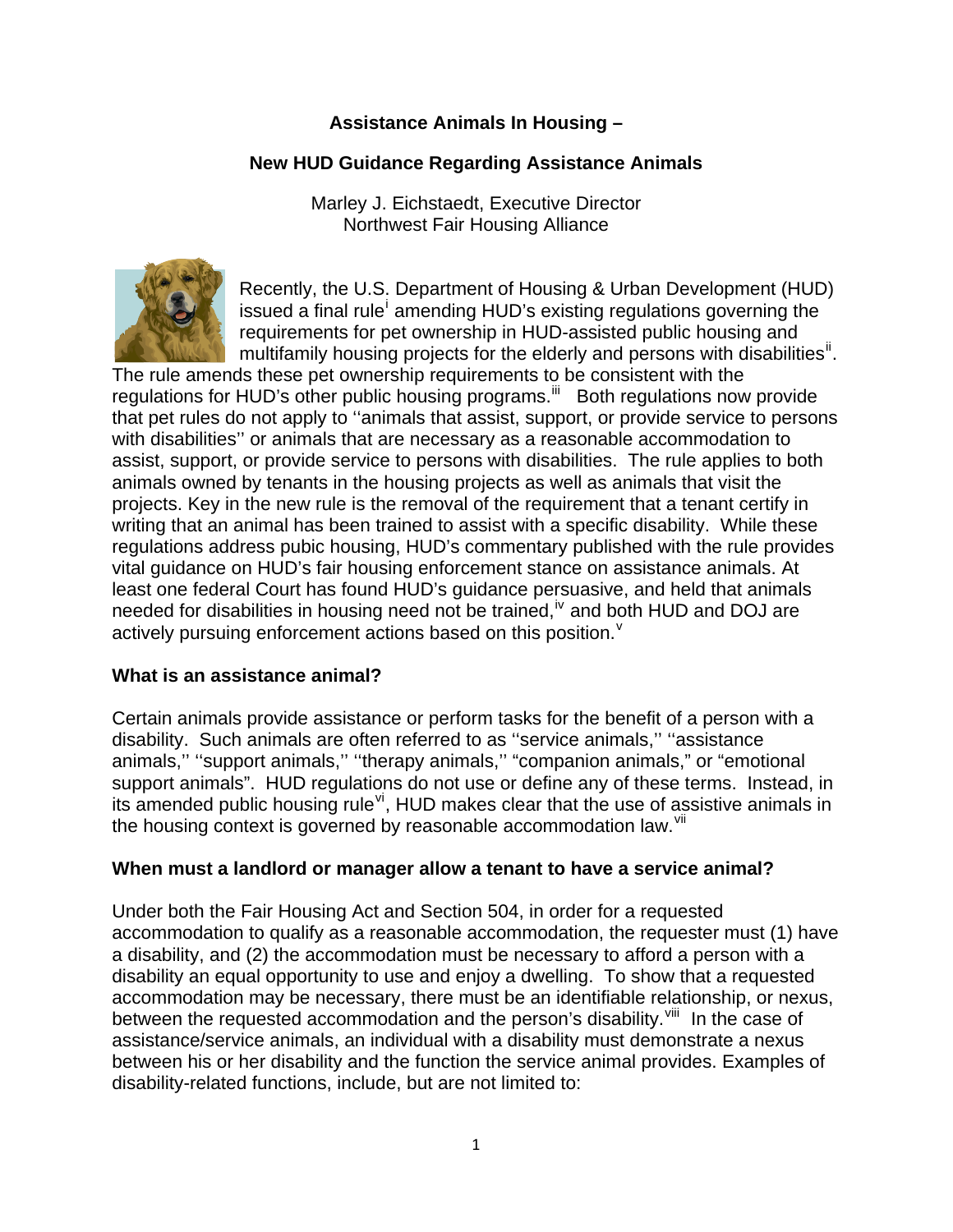- guiding individuals who are blind or have low vision,
- **Example 1** alerting individuals who are deaf or hard of hearing to sounds,
- **Peroviding protection or rescue assistance,**
- **pulling a wheelchair,**
- **fetching items,**
- **alerting persons to impending seizures, or**
- providing emotional support to persons with disabilities who have a disability-related need for such support.

# **Does an assistance animal need to be trained?**

It is HUD's position that animals that are necessary as a reasonable accommodation do not necessarily need to be trained or meet certification requirements.<sup>[ix](#page-4-1)</sup> While many animals are trained to perform certain tasks for persons with disabilities, others do not need training to provide the needed assistance. There are animals that have an innate ability to detect that a person with a seizure disorder is about to have a seizure and can let the individual know ahead of time so that the person can prepare. This ability is not the result of training, and a person with a seizure disorder might need such an animal as a reasonable accommodation to his/her disability. Emotional support animals do not need training to ameliorate the effects of a person's mental and emotional disabilities. Emotional support animals by their very nature, and without training, may relieve depression and anxiety, and/or help reduce stress-induced pain in persons with certain medical conditions affected by stress.

Under the Americans with Disabilities Act (ADA) regulations, a service animal is defined as an animal ''individually trained'' to do work or perform tasks for the benefit of an individual with a disability. $^x$  $^x$  However, HUD has advised that the ADA term "service animal" should not be applied to the Fair Housing Act and Section 504.<sup>[xi](#page-4-1)</sup>

### **What verification can a landlord require?**

Housing providers are entitled to verify the existence of the disability, and the need for the accommodation—if either is not readily apparent. Persons who are seeking a reasonable accommodation for an emotional support animal may be required to provide documentation from a physician, psychiatrist, social worker, or other mental health professional that the animal provides support that alleviates at least one of the identified symptoms or effects of the existing disability.

### **When can a request for an assistance animal be denied?**

Housing providers are not required to provide any reasonable accommodation that would:

(1) pose a direct threat to the health or safety of others

- (2) result in substantial physical damage to the property of others unless the threat can be eliminated or significantly reduced by a reasonable accommodation
- (3) pose an undue financial and administrative burden; or
- (4) fundamentally alter the nature of the provider's operations.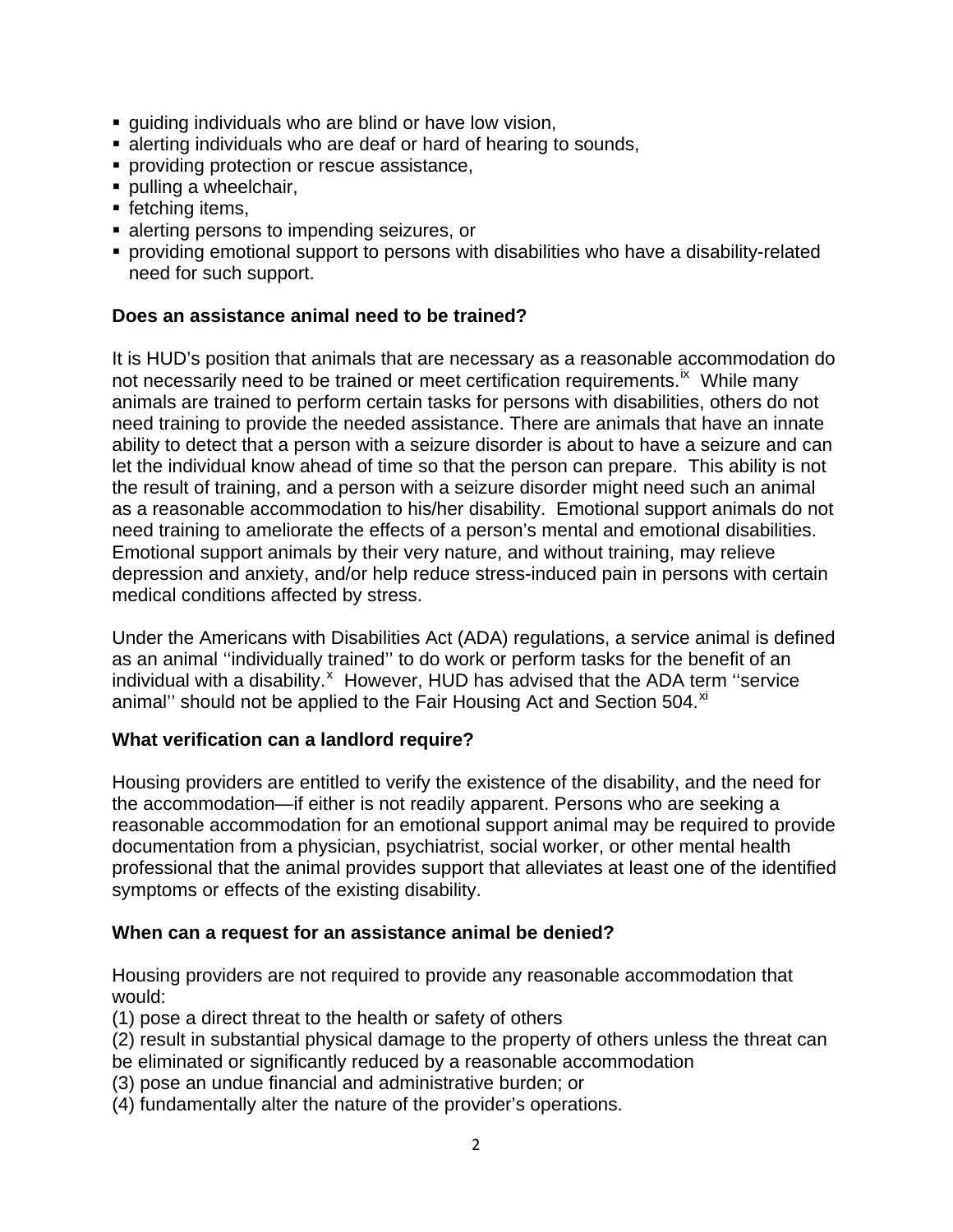A housing provider may exclude an assistance animal from a housing complex when that animal's behavior poses a direct threat and its owner takes no effective action to control the animal's behavior so that the threat is mitigated or eliminated. The determination of whether an assistance animal poses a direct threat must rely on an individualized assessment that is based on objective evidence about the specific animal in question, such as the animal's current conduct or a recent history of overt acts. The assessment must consider the nature, duration, and severity of the risk of injury; the probability that the potential injury will actually occur; and whether reasonable modifications of rules, policies, practices, procedures, or services will reduce the risk. In evaluating a recent history of overt acts, a provider must take into account whether the assistance animal's owner has taken any action that has reduced or eliminated the risk. Examples would include obtaining specific training, medication, or equipment for the animal. This direct threat provision of the Fair Housing Act requires the existence of a significant risk—not a remote or speculative risk. Accordingly, the determination cannot be the result of fear or speculation about the types of harm or damage an animal may cause, or evidence about harm or damage caused by other animals.<sup>[xii](#page-4-1)</sup>



# **Can a landlord deny a reasonable accommodation request because their insurance carrier prohibits certain "dangerous breeds"?**

If a housing provider's insurance carrier would cancel, substantially increase the costs of the insurance policy, or adversely change the policy terms because of the presence of a certain breed of dog or a certain animal, HUD will find that this imposes an undue financial and administrative burden on the housing provider.<sup>[xiii](#page-4-1)</sup> However, the investigator must substantiate the housing provider's claim regarding the potential loss of or adverse change to the insurance coverage, by verifying such a claim with the insurance company directly and considering whether comparable insurance, without the restriction, is available in the market.<sup>[xiv](#page-4-1)</sup> If the investigator finds evidence that an insurance provider has a policy of refusing to insure any housing that has animals, without exception for assistance animals, it may refer that information to the Department of Justice for investigation to determine whether the insurance provider has violated federal civil rights laws prohibiting discrimination based upon disability.

### **What are the assistance animal's owner's responsibilities?**

A person with a disability who uses an assistance animal is responsible for the animal's care and maintenance. A housing provider may establish reasonable rules in lease provisions requiring a person with a disability to pick up and dispose of his or her assistance animal's waste.

### **What if the animal damages the rental unit?**

A housing provider may not require an applicant to pay a fee or a security deposit as a condition of allowing the applicant to keep assistance animal. $^{x}$  However, if a tenant's assistance animal causes damage to the unit or the common areas of the dwelling, the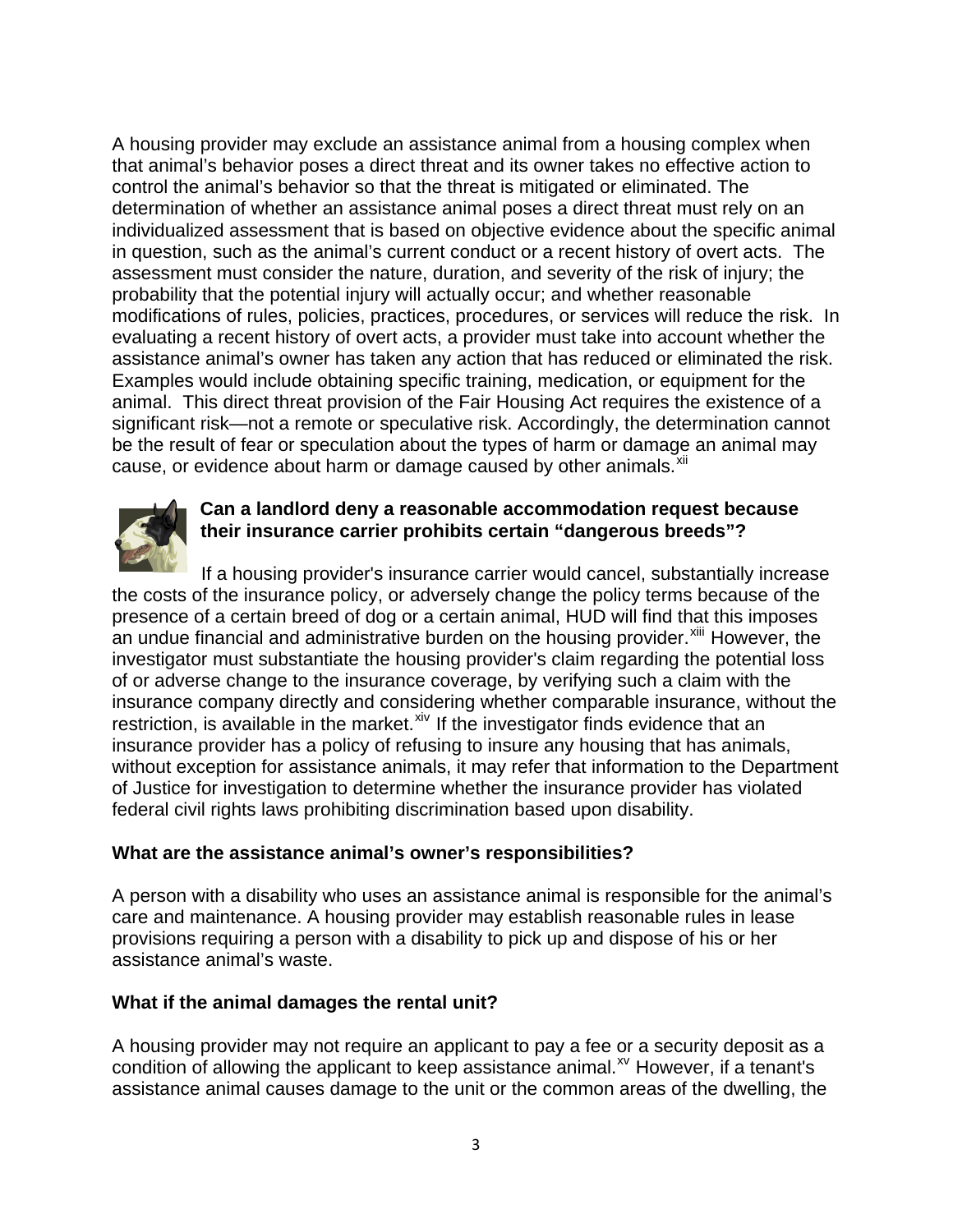housing provider may charge the tenant for the cost of repairing the damage (or deduct it from the standard security deposit imposed on all tenants), if it is the provider's practice to assess tenants for any damage they cause to the premises.

 Footnotes:

i 73 F.R. 63834. Oct. 27, 2008.

" 24 CFR part 5, subpart C ("Pet Ownership for the Elderly or Persons With Disabilities").

iii 24 CFR part 960, subpart G (''Pet Ownership in Public Housing'').

iv *Overlook Mutual Homes, Inc. v. Spencer*, Case No. 3:07cv398, Decision and Entry Overruling Planitiff's Motion for Summary Judgment, July 16, 2009 (S.D.C. OH).

v For example, the U.S. Department of Justice (DOJ), in conjunction with HUD, brought an action against Kenna Homes, a condo association, alleging a violation of the FHA afer Kenna Homes implemented a rule which limited the types of dogs residents could keep to dogs that were trained and certified for a particular disability. This rule had the effect of denying a mentally impaired resident the ability to keep a dog which provided emotional support. *United States v. Kenna Homes Cooperative Corp., Case No. 2:04-783 (S.D.W.Va.) at Doc. #1*. Kenna Homes and the Government subsequently entered into a consent decree, under which the former agreed to adopt an exception to any rule preventing residents from keeping pets, by permitting disabled residents to have service animals or emotional support animals. Id. at Doc. #7. An emotional support animal was defined as an animal, "the presence of which ameliorates the effects of a mental or emotional disability." Id.

 $\mathrm{v}$ <sup>vi</sup>24 CFR part 5.

vii HUD's position is consistent with federal cases involving emotional support animals in the housing context, that recognize that whether a particular accommodation is reasonable is a factintensive, case-specific determination. *Janush* v. *Charities Hous. Dev. Corp.,* 159 F. Supp. 2d 1133 (N.D. Cal. 2000); *Majors* v. *Hous. Auth. of the County of DeKalb, Ga.,* 652 F.2d 454, 457– 58 (5th Cir. 1981).

viii The HUD/DOJ Joint Statement and HUD's policy manuals and handbooks, including the Public Housing Occupancy Guidebook and the Multifamily Occupancy Handbook, provide applicable guidance on reasonable accommodation law.

 $\overline{a}$  This position is consistent with HUD Administrative Law Judge decisions, and with HUD handbooks and guidance used by the HUD Office of Housing and Office of Public and Indian Housing. In *Prindable v. Association of Apartment Owners of 2987 Kalakuna*, 304 F. Supp.2d 1245 (D.Hawaii 2003), affirmed on other grounds sub nom., *DuBois v. Association of Apartment Owners of 2987 Kalakaua*, 453 F.3d 1175 (9th Cir. 2006), cert. denied, 549 U.S. 1216 (2007), the District Court held that an animal did not constitute a reasonable accommodation under the FHA unless it had been individually trained. 304 F. Supp.2d at 1256. The District Court entered summary judgment in favor of the Defendant because the dog had not been individually trained. Upon appeal, the Ninth Circuit affirmed, noting that one of the elements of a claim under 42